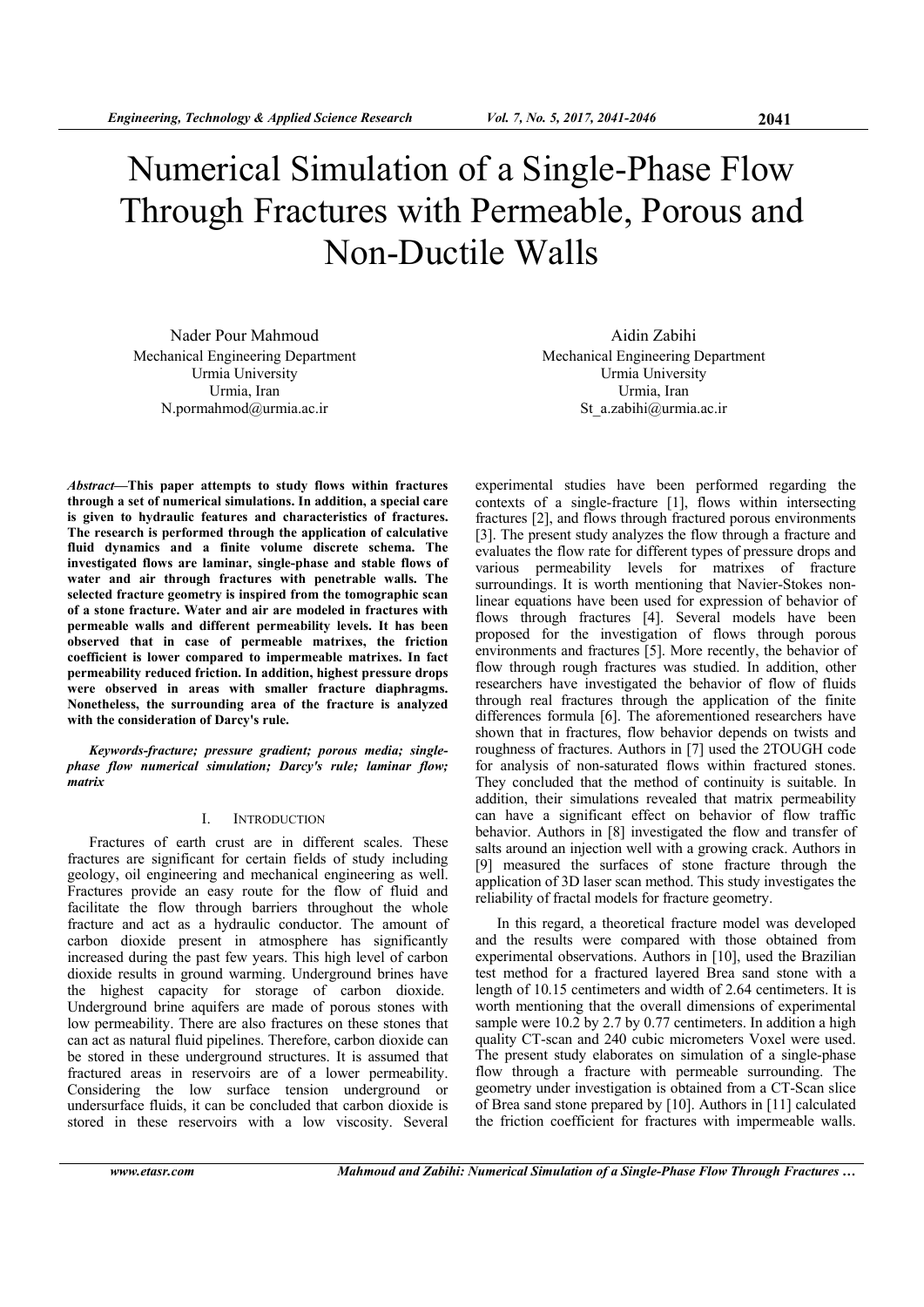Numerical simulations of the present study have been performed through solvation of Navier-Stokes equations through the application of CFD Ansys Fluent. In addition it must be stated that similar flow rates have been calculated for various pressure gradients.

A fracture surrounding permeability rate of 2-2000 md has also been selected for both flows of water and air. Results obtained regarding the fluid flow of water have been compared with those obtained by other researchers. Results of this simulation have several applications in reservoirs with constant pressure and several fractures. The following explains the manners of modeling of flow, and simulation of marginal condition of the flow [12]. Afterwards, results of simulations are expressed and ultimately, the mentioned results are compared with results obtained from earlier research works.

#### II. EQUATIONS GOVERNING THE FLOW

Simulation of a flow using the Stokes equation is a relatively easy task and requires significantly fewer calculations compared with the full Navier-Stokes formula. However, the Stokes equation is only applicable to laminar flows. We have modeled the equations of flow of fluids through fractures through numerical solutions. The physical principles of flow through fracture can be defined using the mass and momentum related equations. However, the movement equations of a single-phase Newtonian and incompressible fluid flow can be written as follows:

$$
\frac{\partial u}{\partial x} + \frac{\partial v}{\partial y} + \frac{\partial w}{\partial x} = 0 \tag{1}
$$

$$
\rho \frac{\partial u}{\partial t} + u \frac{\partial u}{\partial x} + v \frac{\partial u}{\partial y} + w \frac{\partial u}{\partial z} = -\frac{\partial p}{\partial x} + \mu \frac{\partial^2 u}{\partial x^2} + \frac{\partial^2 u}{\partial y^2} + \frac{\partial^2 u}{\partial z^2} \tag{2}
$$

$$
\rho \frac{\partial v}{\partial t} + u \frac{\partial v}{\partial x} + v \frac{\partial v}{\partial y} + w \frac{\partial v}{\partial z} = -\frac{\partial p}{\partial y} + \mu \frac{\partial^2 v}{\partial x^2} + \frac{\partial^2 v}{\partial y^2} + \frac{\partial^2 v}{\partial z^2}
$$
 (3)

$$
\rho \frac{\partial w}{\partial t} + u \frac{\partial w}{\partial x} + v \frac{\partial w}{\partial y} + w \frac{\partial w}{\partial z} = -\frac{\partial p}{\partial z} + \mu \frac{\partial^2 w}{\partial x^2} + \frac{\partial^2 w}{\partial y^2} + \frac{\partial^2 w}{\partial z^2} \tag{4}
$$

In the upper equations, expressions of u, v and w are respectively the components of velocity in respective order of x, y and z directions. Equation (1), is the continuity equation and equations (2), (3) and (4) are the Navier-Stokes equations that express the movement of an incompressible fluid in a three dimensional figure. The hypothesis of incompressibility of fluids (for example Water, Oil, Gas and Air) under the surface of crust is already accepted. By the use of steady state form of Navier-Stokes equation, the flow of fluid can be rewritten in the following vector form:

$$
\rho(u.\nabla)u = \mu \nabla^2 u - \nabla p \tag{5}
$$

The upper equation is a differential equation with partial derivatives and no general solution in a way that, several hypothesis need to be considered in order to be able to analytically solve it. Hypothesizing a steady state with no compressibility will not give us a general solution because the equation is still non-linear. The main problem in solvation of

the upper equation is presence of the 
$$
\rho(u.\nabla)u
$$
 term. In certain cases, this term is minimal while modeling for undersurface flows. In these cases, this term can be neglected. When this term is removed from the Navier-Stokes equation, the equation gains a high level of simplicity. Therefore it becomes easily solvable. Laminar and dense flows are examples of models of fluid movement that can be expressed by mathematical linear equation of Stokes.

$$
\mu \nabla^2 u = \nabla p \tag{6}
$$

The upper equation can be used for simulation of flows through fractures; however in case of fractures with parallel walls. It is also a very suitable approximation for extremely laminar flows even when the fracture walls are not perfectly parallel. In terms of low velocities, the importance of the upper term is signified when the geometry of fracture has bended or there are sharp corners or when the goal is analysis of a suitably scaled flow near the wall of fracture with high coarseness frequency. The method of calculative fluid dynamic (CFD) namely as Ansys Fluent, is made use of in order to numerically solve the steady state Navier-Stokes equation. These equations are solved through the finite volume method based on transformation of governing mathematical equations into algebraic equations which are solved numerically. The fractured stone sample under investigation is prepared. The former sample is made of Brea Sand Stone and has the dimensions of 2.54 by 10.15 centimeters. Nazirdoust et al. have transformed the two dimensional data of the former sample into three dimensional data through the Scanning method. Statistical characteristics of the fracture including average diaphragm and standard deviation have been already calculated in [12]. Fracture diaphragm ranges between 240 microns to 1.2 millimeters. There are no complete barriers in this fracture and therefore, simulation of the two dimensional flow can be performed with least difficulty. In order to put the results of simulation into real applications, certain minimum statistical characteristics of the fracture are required. Average and variance values of fracture opening can be these characteristics. However, investigation of curvatures is harder and is accompanied with more complexities. Authors in [12] have calculated the data regarding average fracture opening (height of plates) (H avg), standard deviation, fracture area and curve area. Curve or bending is defined as percentile increase in traveled distance by the fluid through a fracture resulting from coarseness or hardness of fracture walls. According to the definition provided in [12] curve or bending is calculated as follows:

$$
\theta = \frac{L_{flow}}{L} - 1\tag{7}
$$

In the upper equation,  $L_{flow}$  is the route that fluid passes through and L is the length of fracture. In physical conditions, it is difficult to measure the amount of bending. Therefore, the lines of flow route along the fracture lines for laminar flows can be measured through the CFD method. In order to measure the bending, a water fluid flow with velocity of 0.1m/s and with at least 4 particles of 10nanometer drops was simulated through the discrete phase modeling method. It is worth mentioning that Brownian effects have been neglected.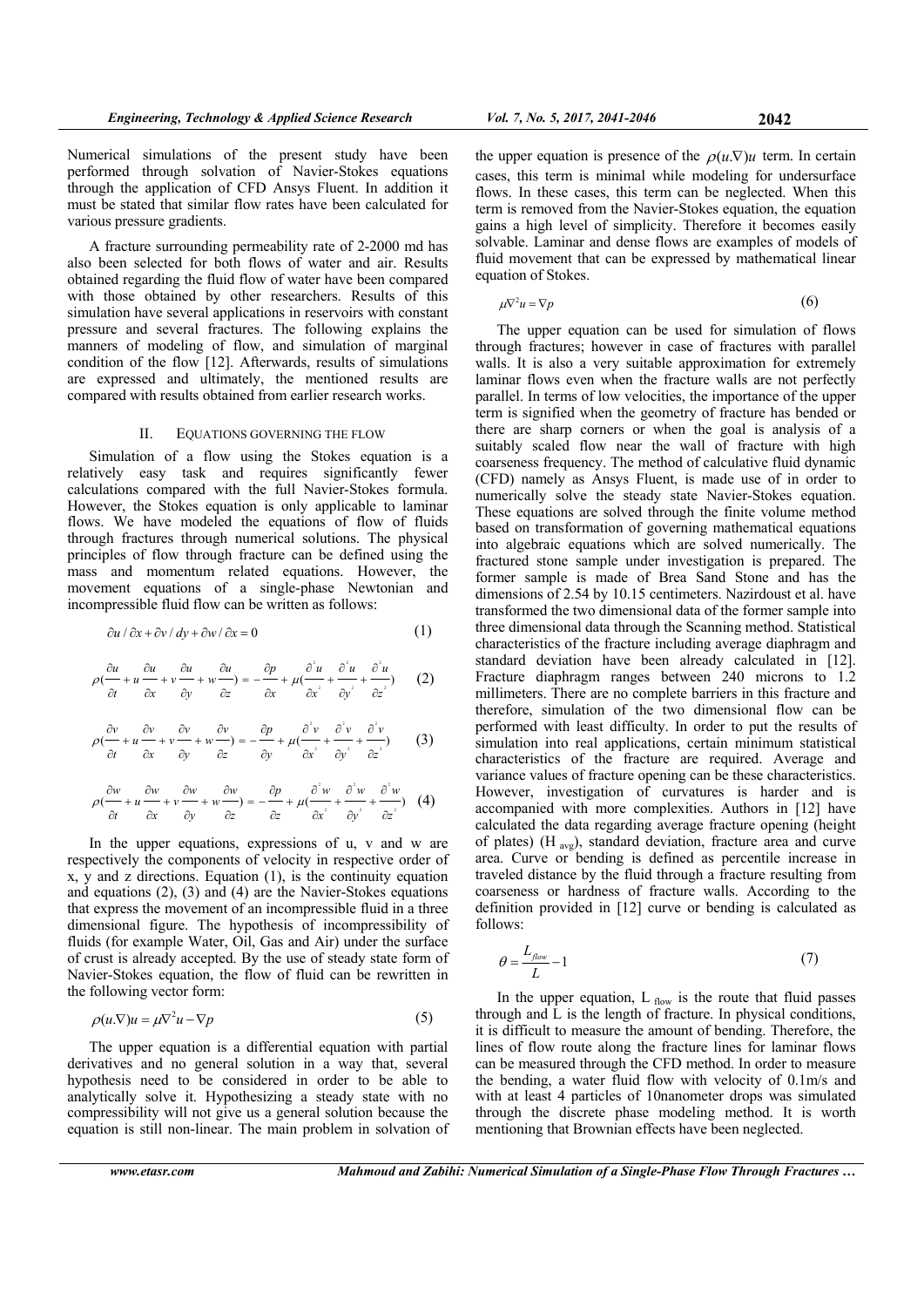A 155000 cell calculative network has been performed in Ansys and afterwards, fluent method has been used for this simulation. A single-phase water and air flow has been passed through a fracture. A density of  $998.2 \text{ kg/m}^3$  and viscosity of 0.001 kg/m·s have been supposed for water. In addition, in case of Air, the former values have been respectively supposed as  $1.225 \text{ kg/m}^3$  and  $1.8x10^{-5}$ . In addition in terms of pressure, a gradient of 1000 to 5 Pa has been considered for water and a range of 20 to 0.1 Pa has also been considered for air. Furthermore, permeability of the porous matrix with porosity of 20% ranges between 0.2 md and 2000 md. Nonetheless, a 155000 cell calculative network has been used for this model. Densities and viscosities of water and air are as they're mentioned above. A total 40 simulations have been run for 40 different pressure gradients under single-phase water and air flows.

### III. NETWORK INDEPENDENCE

In order to guarantee the validity of our solvation, first of all, a network independence test must be performed. The following graph shows the results of investigation of network independence. Determination of a suitable network size consumes the highest amount of time among components of a three dimensional simulation. This is because the quality of network mesh has significant effects on the process of

convergence. Numerical solvation of a problem related to fluid dynamics should be network independent. In other words, as the network gets smaller, responses to changes must become more negligible. With respect to the fact that only numerical data are comparable with friction coefficient and in order to find such networks, we are required to draw the graph of changes of friction coefficient according to the number of elements. In this regard, a network with 155000 nodes was established. Calculations have been performed by making use of two parallel computer devices equipped with Intel Core i7 processors and a total memory of 16 gigabytes.

#### IV. MARGINAL CONDITIONS

Marginal conditions of input pressure have been made use of for the input that can be seen on the right side of the aforementioned figure. Input pressures have been considered for both the fracture and surrounding matrix. In addition, output pressure has also been considered for both the fracture and its surrounding. Furthermore, a symmetric state has been considered for the upper and lower bounds of the fracture. Remaining surfaces have been considered as solid walls with no flows. The input and out pressures for both the fracture and its surrounding matrix have been considered equally. Nonetheless, a 20% porous environment has been considered for the matrix.

TABLE I. NETWORK INDEPENDENCE

| <b>Calculation</b><br>time | <b>Friction (water): 10 Pa;</b><br>perm.: 2000 md | Friction (Air): 0.2 Pa;<br>perm.: 2000 md | Number of elements | Number of nodes | mesh   |
|----------------------------|---------------------------------------------------|-------------------------------------------|--------------------|-----------------|--------|
| 8 hours                    | 496.234444                                        | 8120.498634                               | 662329             | 337679          | Small  |
| 3 hours                    | 496.345423                                        | 8132.873460                               | 301995             | 155462          | Medium |
| 0.5 hours                  | 507.98568                                         | 8796.976339                               | 11384              | 11887           | Large  |

## V. SIMULATION RESULTS

Throughout the entire calculations, a constant pressure gradient has been taken into account for surroundings of fractures. As shown, the pressure drop is linear along the flow route (following the Darcy rule). Significant pressure changes are observed near the fracture profile which is due to changes in opening of fracture. Following Figures 1-2 show the changes in pressure for both pressure gradients of 5 Pa under permeability of 2000 md, and 1000 Pa under permeability of 2000 md. As it was expected, fluid flow is more concentrated in the fracture. This has been shown in upper images. The following Figures 3-4 show the flow of air with pressure range of 5 Pa to 1000 Pa under a permeability rate of 2000 md and a porosity of 20%. Vectors of velocity show that lower flow rates are associated with surroundings of fractures. This figure reveals the complex relations of fluid flow between fractures and their surrounding matrixes. As it can be seen, the rate of flow in matrixes surrounding fractures is low and in these cases, the fluid moves through the interface between fracture and impermeable matrix. In terms of laminar flow rates, the calculated pressure drop is linear and is comparable with flow

rate. Results of simulations have shown that a significant portion of pressure drop in fractures takes place in areas with smallest openings or diaphragms.

Figures 5-6 show the friction coefficient according to flow rate for the steady pressure gradient model for both the water and air flows under different permeability in surrounding matrices. In addition, our simulations have shown that matrix permeability can have significant effects of flow's transfer behavior. As shown in the following diagrams, the low amount of permeability has been diagnosed with the highest friction coefficient in terms of constant flow rates. The relation between coefficient of friction and rate of flow linearly increases along the logarithm diagram and as the flow rate increases, the value of friction coefficient decreases. Table III shows the results of comparison of value of friction coefficient under permeability values of 20 md and 2 md. It can be seen that under constant pressures, the friction coefficient of permeability of 2 md is higher than the permeability of 20 md. Therefore, it may be concluded that as the permeability is increased, the value of friction coefficient decreases.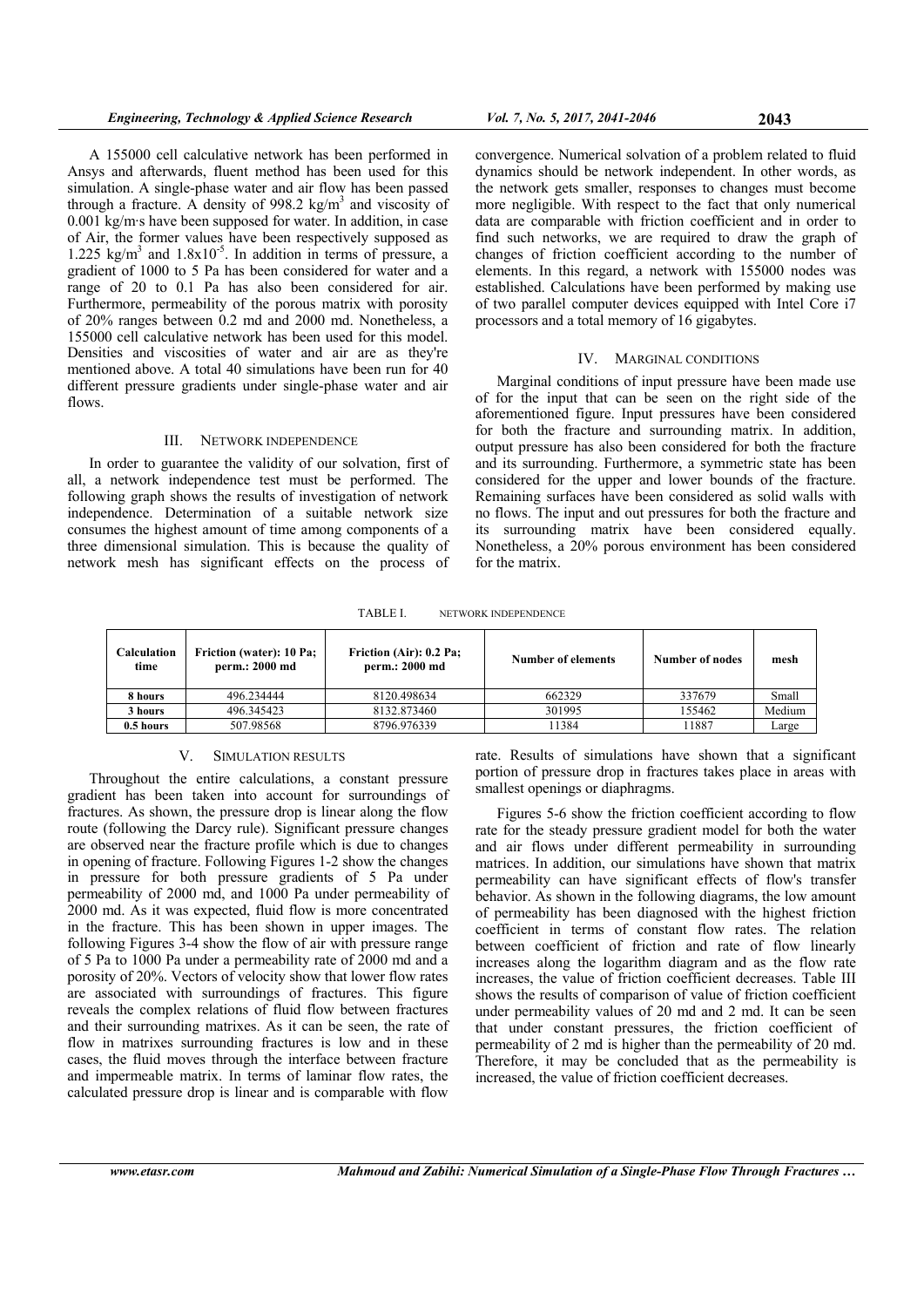

Fig. 1. Factors of pressure gradient under equal permeability for flow of water



Fig. 2. Factors of pressure gradient under equal permeability for flow of air





Fig. 4. Velocity vector lines under permeability of 2000 md for 1000 Pa air flow

*www.etasr.com Mahmoud and Zabihi: Numerical Simulation of a Single-Phase Flow Through Fractures …*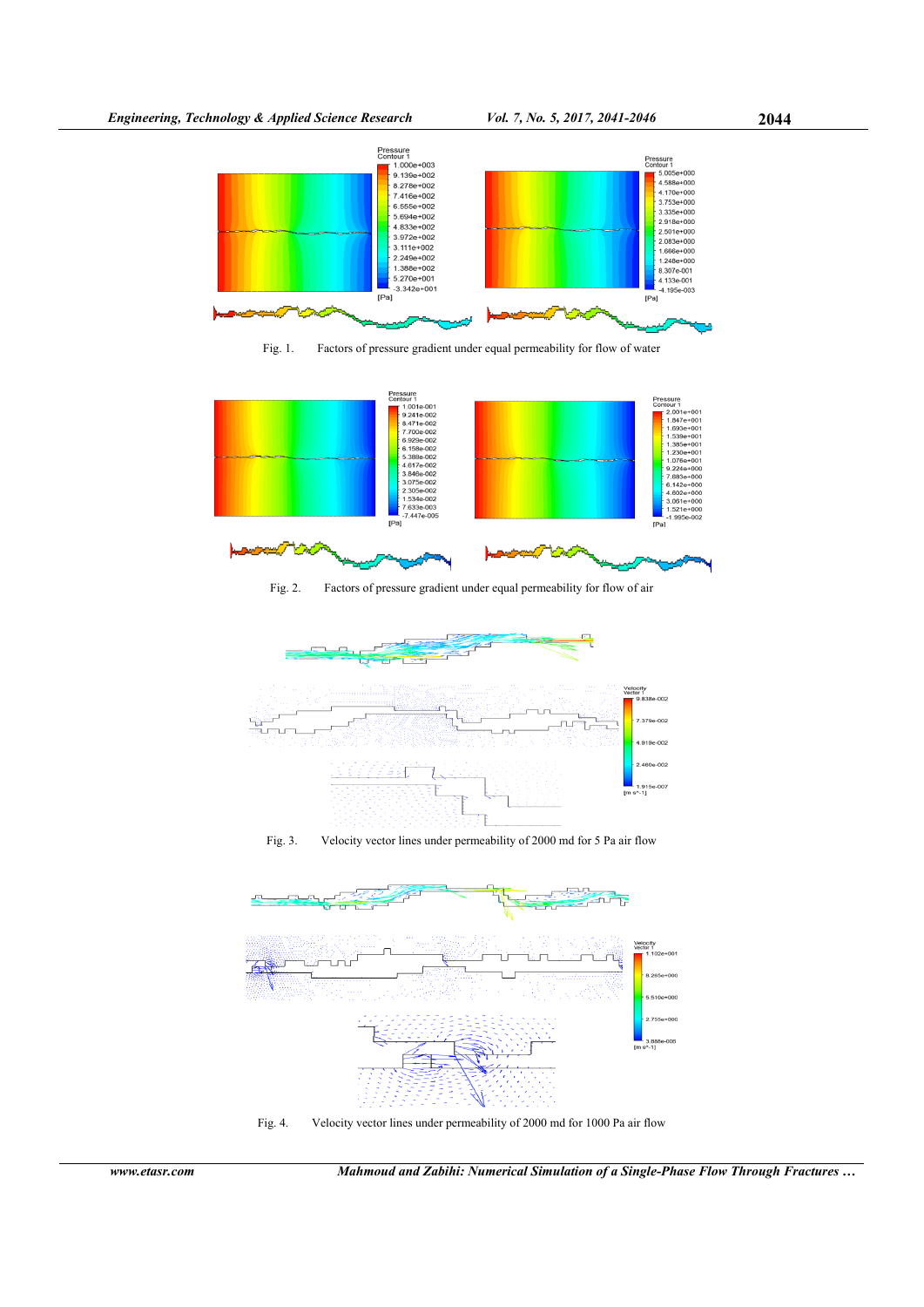

Fig. 5. Diagram of friction coefficient according to flow rate under pressure gradients of 5, 10, 100 and 1000 Pa and permeability of 0.2, 200 and 2000 md for water flow



Fig. 6. Diagram of friction coefficient according to flow rate under pressure gradients of 5, 10, 100 and 1000 Pa

| <b>Material</b> | Pressure | <b>Flow rate</b> | <b>Revnolds</b> | Permeability | Fric. Coeff. | Permeability | Fric. Coeff. |
|-----------------|----------|------------------|-----------------|--------------|--------------|--------------|--------------|
| Air             | 20       | 42.348           | 2.882           | 20           | 81.305       |              | 81.667       |
| Air             |          | 4.26             | 0.289           | 20           | 816.233      |              | 819.846      |
| Air             | 0.2      | 0.426            | 0.029           | 20           | 8163.404     |              | 8199.635     |
| Air             | 0.1      | 0.213            | 0.0145          | 20           | 16313.524    |              | 16385.922    |
| Water           | 1000     | 33.003           | 31.945          | 20           | 4.382        |              | 4.404        |
| Water           | 100      | 3.872            | 3.865           | 20           | 49.785       |              | 50.008       |
| Water           | 10       | 0.383            | 0.382           | 20           | 500.908      |              | 503.132      |
| Water           |          | 0.19174          | 0.191           | 20           | 1003.92      |              | 1008.375     |

TABLE II. INVESTIGATION OF EFFECT OF PERMEABILITY ON FRICTION COEFFICIENT

# VI. CONCLUSIONS & SUGGESTIONS

In this paper authors have numerically simulated a singlephase laminar flow with constant pressure gradient through a fractured profile with various permeability rates. Considering the results of the simulations performed in this paper, a relationship has been developed for the evaluation of friction coefficient in fractures surrounded by impermeable matrixes. In addition, this article has proven that the existence of permeable matrices reduces the value of friction coefficient. Considering the permeability factor throughout the fracture has resulted in the creation of a suitable understanding of features or characteristics of flow through fractured areas. Some of the most important conclusions made by this model are:

- The presence of permeable matrices results in reduction of friction coefficient compared to impermeable matrixes
- Highest rates of pressure drop are observed in areas with smaller diaphragms